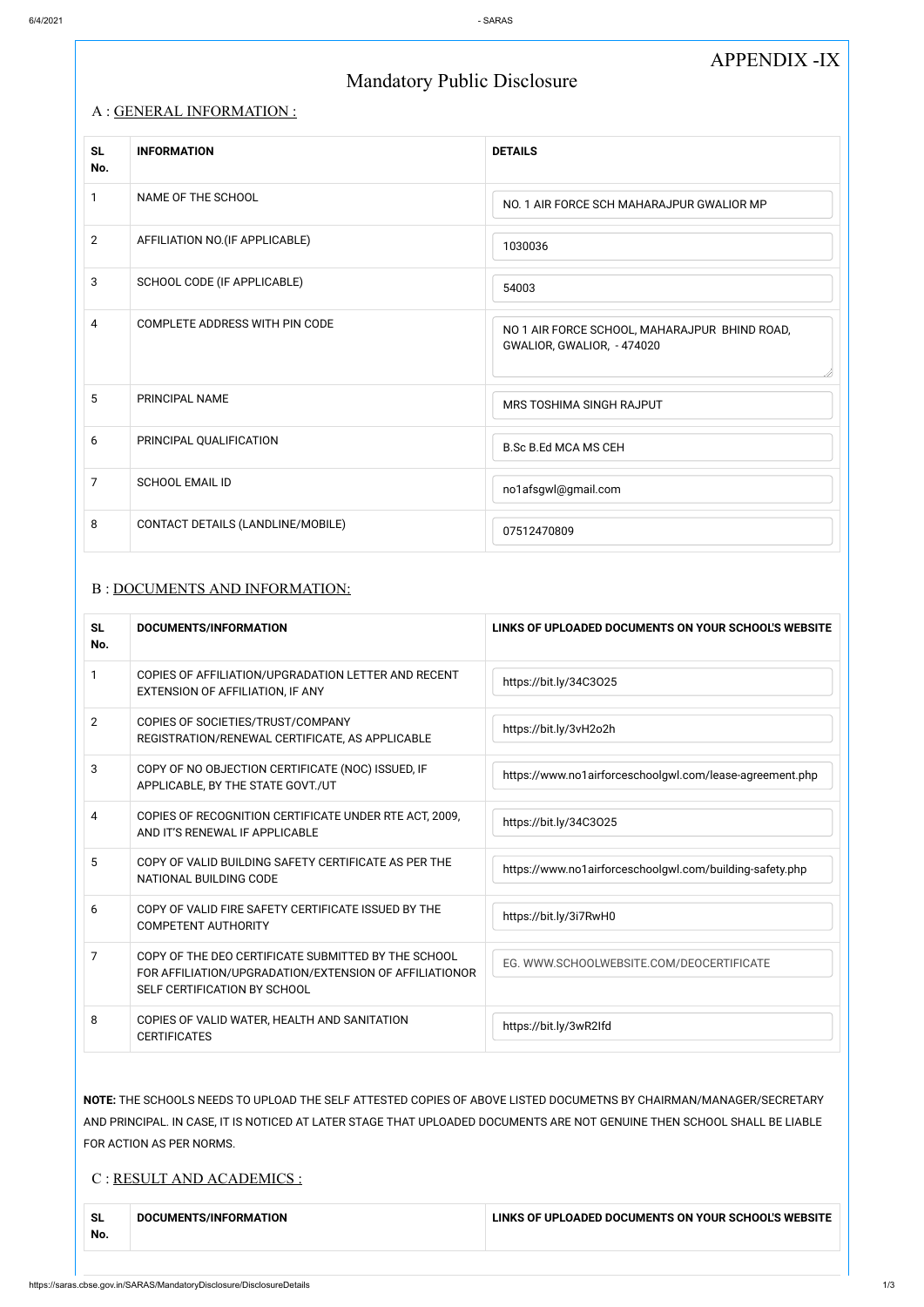6/4/2021 - SARAS

|   | FEE STRUCTURE OF THE SCHOOL                                              | https://www.no1airforceschoolgwl.com/fee-structure.php   |
|---|--------------------------------------------------------------------------|----------------------------------------------------------|
| 2 | ANNUAL ACADEMIC CALANDER                                                 | https://bit.ly/2SlubAP                                   |
| 3 | LIST OF SCHOOL MANAGEMENT COMMITTEE (SMC)                                | https://www.no1airforceschoolgwl.com/smc-member-list.php |
| 4 | LIST OF PARENTS TEACHERS ASSOCIATION (PTA) MEMBERS                       | https://bit.ly/2S0Dk7J                                   |
| 5 | LAST THREE-YEAR RESULT OF THE BOARD EXAMINATION AS PER<br>APPLICABLILITY | https://www.no1airforceschoolgwl.com/board-result.php    |

# D : STAFF (TEACHING) :

| <b>SL</b><br>No. | <b>INFORMATION</b>                              | <b>DETAILS</b> |  |  |
|------------------|-------------------------------------------------|----------------|--|--|
|                  | TOTAL CAMPUS AREA OF THE SCHOOL (IN SQUARE MTR) | 60703          |  |  |

| <b>SL</b><br>No. | <b>INFORMATION</b>                        | <b>DETAILS</b>           |  |
|------------------|-------------------------------------------|--------------------------|--|
| 1                | PRINCIPAL                                 | MRS TOSHIMA SINGH RAJPUT |  |
| $\overline{2}$   | TOTAL NO. OF TEACHERS                     | 70                       |  |
|                  | <b>PGT</b>                                | 11                       |  |
|                  | <b>TGT</b>                                | 29                       |  |
|                  | <b>PRT</b>                                | 30                       |  |
| $\mathbf{3}$     | TEACHERS SECTION RATIO                    | 6.5:1                    |  |
| $\overline{4}$   | DETAILS OF SPECIAL EDUCATOR               | <b>NO</b>                |  |
| $5\phantom{.0}$  | DETAILS OF COUNSELLOR AND WELNESS TEACHER | MS PRIYANKA AGRAWAL      |  |

# RESULT CLASS: X

| <b>SL</b><br>No. | <b>YEAR</b> | NO. OF<br><b>REGISTERED</b><br><b>STUDENTS</b> | <b>NO. OF STUDETNS</b><br><b>PASSED</b> | <b>PASS</b><br><b>PERCENTAGE</b> | <b>REMARKS</b> |
|------------------|-------------|------------------------------------------------|-----------------------------------------|----------------------------------|----------------|
|                  | 2020        | 106                                            | 106                                     | 100                              | //\            |

### RESULT CLASS: XII

| <b>SL</b> | JU J | <b>OF</b><br><b>NC</b> | TNS<br>ΩE<br>'I IDF<br><b>NC</b> | <b>PASS</b> | <b>SEMARY</b><br>or |
|-----------|------|------------------------|----------------------------------|-------------|---------------------|
|           |      |                        |                                  |             |                     |

| No. |      | <b>REGISTERED</b><br><b>STUDENTS</b> | <b>PASSED</b> | <b>PERCENTAGE</b> |  |
|-----|------|--------------------------------------|---------------|-------------------|--|
|     | 2020 | 38                                   | 37            | 97.37             |  |
|     |      |                                      |               |                   |  |

## E : SCHOOL INFRASTRUCTURE: